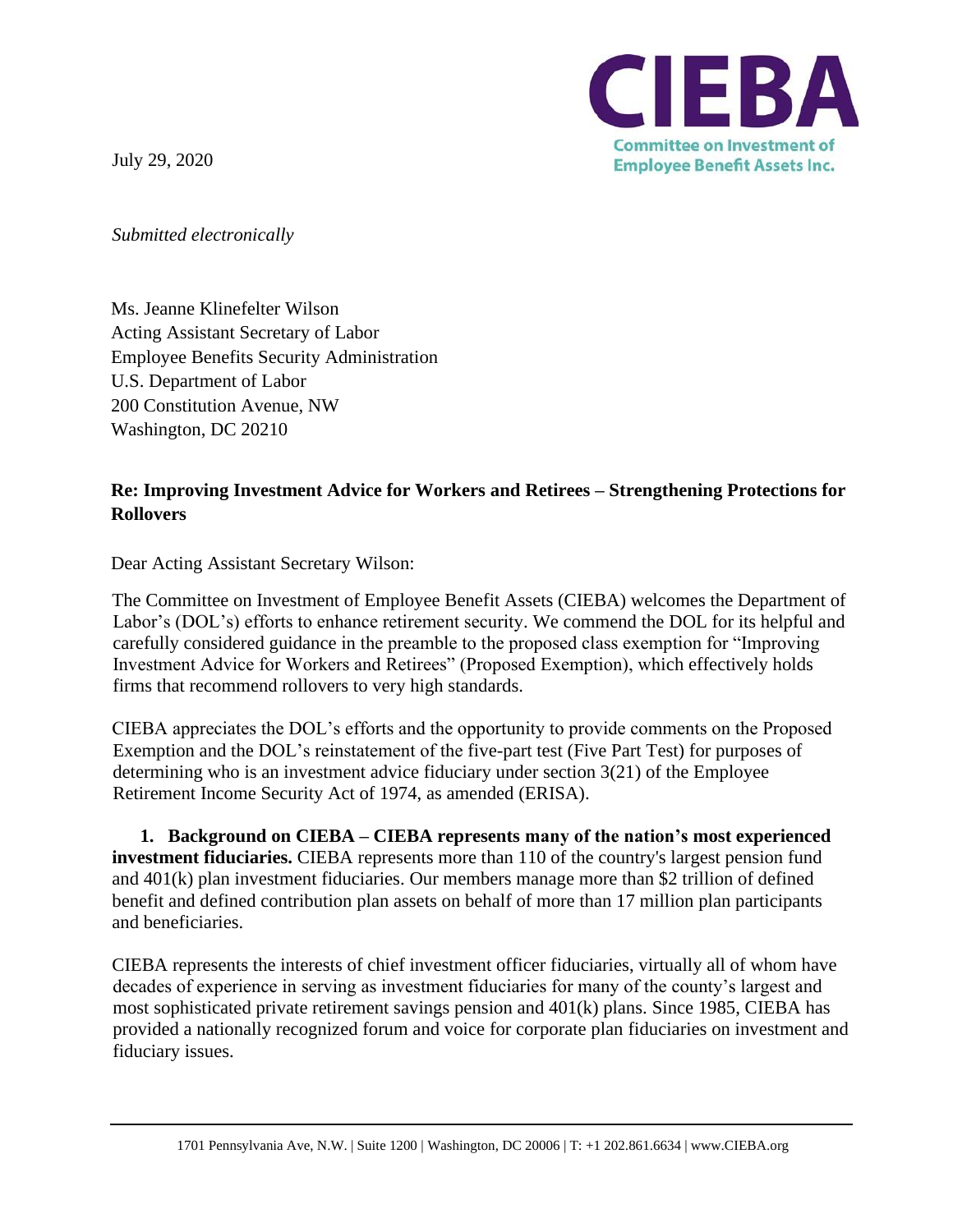Given that our members serve as fiduciaries for many of this country's largest defined benefit and defined contribution plans, which are voluntarily sponsored by their corporate employers, CIEBA has a particularly strong commitment to the long-term health and viability of the retirement system. As plan fiduciaries and investment professionals responsible for millions of 401(k) plan participants, we are committed to helping plan participants prepare for retirement.

**2. Rollover decisions have become increasingly critical for participants.** Our retirement savings system's transition over the past decades from a predominantly defined benefit plan system to a predominantly defined contribution plan system has shifted retirement planning responsibilities from plan sponsors to participants. Participants are now heavily involved in the decision of how much to contribute to their plans, how to invest those contributions, and whether and how to rollover their retirement assets when they retire or change jobs. Poor decisions can significantly reduce their retirement assets while good decisions can significantly improve their retirement outcomes.

Defined contribution 401(k) plans are an increasingly important source of retirement income and investing, and rollover decisions for the average saver can be daunting. As such, the average 401(k) participant needs both advice from trusted experts *and* safeguards from conflicted advice when considering whether and how to rollover their retirement savings. CIEBA members serve as trusted investment fiduciaries during the accumulation phase for many 401(k) participants, and our view is that anyone advising participants during the rollover or decumulation phase of retirement should also be held to the same, very high fiduciary standards as fiduciaries.

**3. CIEBA supports the DOL's clarification that rollover advice is determined by facts and circumstances such as an ongoing financial relationship after an IRA rollover.** CIEBA supports DOL's efforts to create a prohibited transaction class exemption that allows plan participants to receive investment advice in a manner that mitigates conflicts of interest. When participants seek assistance in deciding what to do with their account balances, they may not fully understand the potential impact of conflicted advice on their investment alternatives. We believe that participants deserve thorough, prudent and unbiased advice from all providers involved in the lifespan of the management of their retirement savings.

As such, for years CIEBA has expressed the view that rollover providers should not be able to avoid fiduciary status and responsibility through the simple expedient of making an exculpatory statement that the provider is not providing advice on a "regular basis" (one of the prongs of the Five-Part Test). Our experience has been that providers sometimes in the past have provided a disclosure, oftentimes in a relatively inconspicuous manner in rollover account documentation, to the effect that the rollover advice is not intended to be "regular' and, therefore, the provider should not be consider to be acting as a fiduciary.

In our view, the DOL's guidance in the preamble to the Proposed Exemption is very helpful in that it clarifies that all of the surrounding facts and circumstances in connection with a rollover transaction, including the financial relationship a rollover provider will have with the investor after the rollover, will be taken into account in determining fiduciary status. We view this as a very positive step forward in providing needed protections for savers considering a rollover.